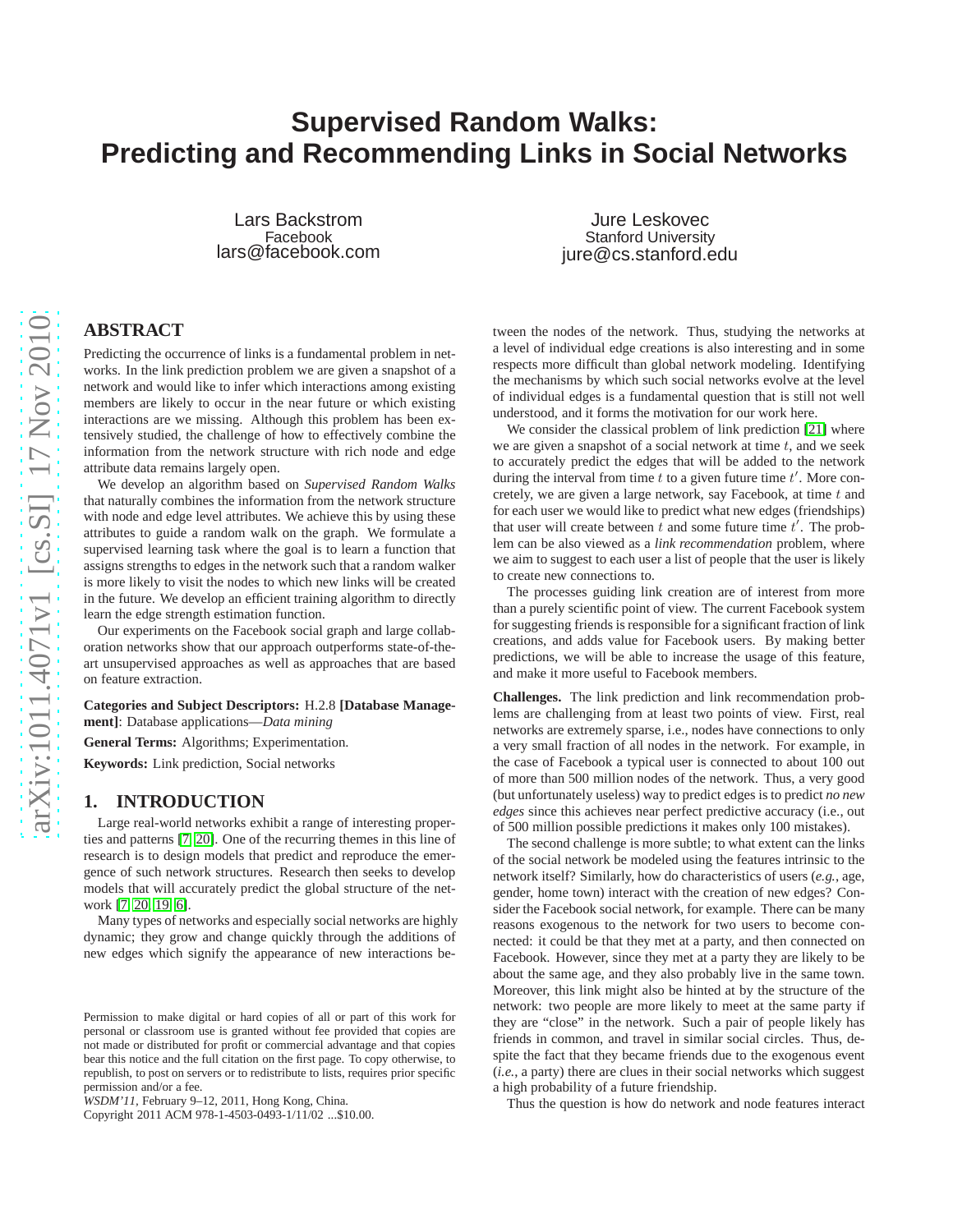in the creation of new links. From the link creation point of view: how important is it to have common interests and characteristics? Furthermore, how important is it to be in the same social circle and be "close" in the network in order to eventually connect. From the technical point of view it is not clear how to develop a method that, in a principled way, combines the features of nodes (*i.e.*, user profile information) and edges (*i.e.*, interaction information) with the network structure. A common, but somewhat unsatisfactory, approach is to simply extract a set of features describing the network structure (like node degree, number of common friends, shortest path length) around the two nodes of interest and combine it with the user profile information.

**Present work: Supervised Random Walks.** To address these challenges we develop a method for both link prediction and link recommendation. We develop a concept of *Supervised Random Walks* that naturally and in a principled way combines the network structure with the characteristics (attributes, features) of nodes and edges of the network into a unified link prediction algorithm.

We develop a method based on *Supervised Random Walks* that in a *supervised* way learns how to bias a PageRank-like random walk on the network [\[3,](#page-9-5) [2\]](#page-9-6) so that it visits given nodes (*i.e.*, positive training examples) more often than the others.

We achieve this by using node and edge features to learn edge *strengths* (*i.e.*, random walk transition probabilities) such that the random walk on a such weighted network is more likely to visit "positive" than "negative" nodes. In the context of link prediction, positive nodes are nodes to which new edges will be created in the future, and negative are all other nodes. We formulate a supervised learning task where we are given a source node s and training examples about which nodes s will create links to in the future. The goal is to then learn a function that assigns a strength (*i.e.*, random walk transition probability) to each edge so that when computing the random walk scores in such a weighted network nodes to which  $s$  creates new links have higher scores to  $s$  than nodes to which  $s$ does not create links.

From a technical perspective, we show that such edge strength function can be learned directly and efficiently. This means, that we do not postulate what it means for edge to be "strong" in an adhoc way and then use this heuristic estimate. Rather, we show how to directly find the parameters of the edge strength function which give optimal performance. This means we are able to compute the gradient of the parameters of the edge strength function with respect to the PageRank-like random walk scores. The formulation results in an optimization problem for which we derive an efficient estimation procedure.

From the practical point of view, we experiment with large collaboration networks and data from the Facebook network, showing that our approach outperforms state-of-the-art unsupervised approaches as well as supervised approaches based on complex network feature extraction. An additional benefit of our approach is that no complex network feature extraction or domain expertise are necessary as our algorithm nicely combines the node attribute and network structure information.

**Applications and consequences.** As networks evolve and grow by addition of new edges, the link prediction problem offers insights into the factors behind creation of individual edges as well as into network formation in general.

Moreover, the link-prediction and the link-recommendation problems are relevant to a number of interesting current applications of social networks. First, for online social networking websites, like Facebook and Myspace, being able to predict future interactions has direct business consequences. More broadly, large organizations can directly benefit from the interactions within the informal social network among its members and link-prediction methods can be used to suggest possible new collaborations and interactions within the organization. Research in security has recently recognized the role of social network analysis for this domain (e.g., terrorist networks). In this context link prediction can be used to suggest the most likely links that may form in the future. Similarly, link prediction can also be used for prediction of missing or unobserved links in networks [\[9\]](#page-9-7) or to suggest which individuals may be working together even though their interaction has yet been directly observed. Applications go well beyond social networks, as our techniques can be used to predict unobserved links in proteinprotein interaction networks in systems biology or give suggestions to bloggers about which relevant pages on the Web to link to.

Furthermore, the framework we develop is more general than link prediction, and could be used for any sort of interaction. For instance, in a collaboration network, it could easily be used not to predict who s will link to next (write a paper with a previously un-collaborated-with person) but to predict who s will coauthor a paper with next, including all those with whom s has previously coauthored.

**Further related work.** The link prediction problem in networks comes in many flavors and variants. For example, the network inference problem [\[13,](#page-9-8) [24\]](#page-9-9) can be cast as a link prediction problem where no knowledge of the network is given. Moreover, even models of complex networks, like Preferential Attachment [\[7\]](#page-9-0), Forest Fire model [\[20\]](#page-9-1) and models based on random walks [\[19,](#page-9-2) [8\]](#page-9-10), can be viewed as ways for predicting new links in networks.

The unsupervised methods for link prediction were extensively evaluated by Liben-Nowell and Kleinberg [\[21\]](#page-9-4) who found that the Adamic-Adar measure of node similarity [\[1\]](#page-9-11) performed best. More recently approaches based on network community detection [\[9,](#page-9-7) [16\]](#page-9-12) have been tested on small networks. Link prediction in supervised machine learning setting was mainly studied by the relational learning community [\[28,](#page-9-13) [26\]](#page-9-14). However, the challenge with these approaches is primarily scalability.

Random walks on graphs have been considered for computing node proximities in large graphs [\[31,](#page-9-15) [30,](#page-9-16) [29,](#page-9-17) [27\]](#page-9-18). They have also been used for learning to rank nodes in graphs [\[3,](#page-9-5) [2,](#page-9-6) [23,](#page-9-19) [11\]](#page-9-20).

# **2. SUPERVISED RANDOM WALKS**

Next we describe our algorithm for link prediction and recommendation. The general setting is that we are given a graph and a node s for which we would like to predict/recommend new links. The idea is that s has already created some links and we would like to predict which links it will create next (or will be created to it, since the direction of the links is often not clear). For simplicity the following discussion will focus on a single node  $s$  and how to predict the links it will create in the future.

Note that our setting is much more general than it appears. We require that for a node s we are given a set of "positive" and "negative" training nodes and our algorithm then learns how to distinguish them. This can be used for link prediction (positive nodes are those to which links are created in the future), link recommendation (positive nodes are those which user clicks on), link anomaly detection (positive nodes are those to which s has anomalous links) or missing link prediction (positive nodes are those to which s has missing links), to name a few. Moreover, our approach can also be generalized to a setting where prediction/recommendation is not being made for only a single node s but also for a group of nodes.

**General considerations.** A first general approach to link prediction would be to view it as a classification task. We take pairs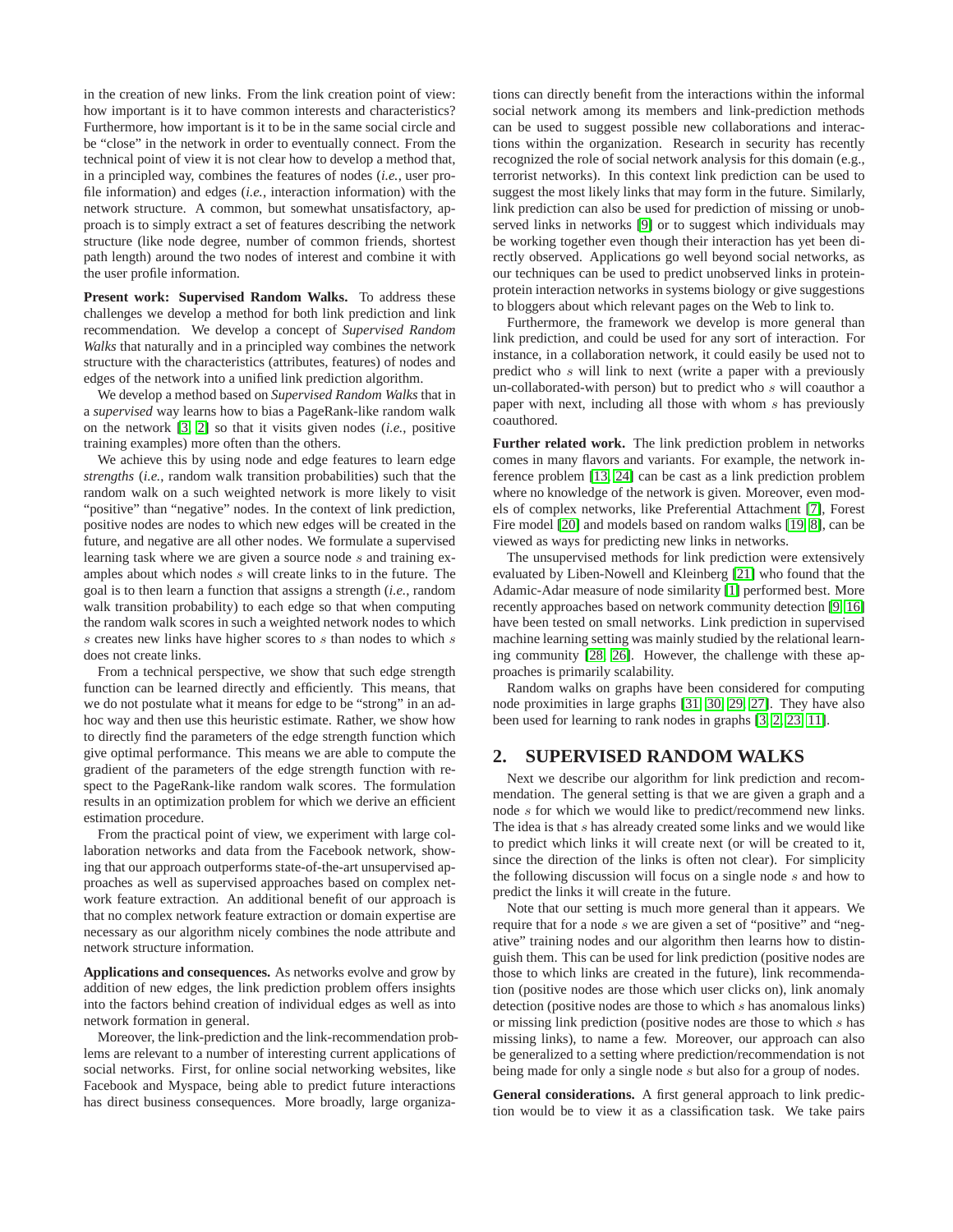of nodes to which s has created edges as positive training examples, and all other nodes as negative training examples. We then learn a classifier that predicts where node s is going to create links. There are several problems with such an approach. The first is the class imbalance; s will create edges to a very small fraction of the total nodes in the network and learning is particularly hard in domains with high class imbalance. Second, extracting the features that the learning algorithm would use is a challenging and cumbersome task. Deciding which node features (*e.g.*, node demographics like, age, gender, hometown) and edge features (*e.g.*, interaction activity) to use is already hard. However, it is even less clear how to extract good features that describe the network structure and patterns of connectivity between the pair of nodes under consideration.

Even in a simple undirected graph with no node/edge attributes, there are countless ways to describe the proximity of two nodes. For example, we might start by counting the number of common neighbors between the two nodes. We might then adjust the proximity score based on the degrees of the two nodes (with the intuition being that high-degree nodes are likely to have common neighbors by mere happenstance). We might go further giving different length two paths different weights based on things like the centrality or degree of the intermediate nodes. The possibilities are endless, and extracting useful features is typically done by trial and error rather than any principled approach. The problem becomes even harder when annotations are added to edges. For instance, in many networks we know the creation times of edges, and this is likely to be a useful feature. But how do we combine the creation times of all the edges to get a feature relevant to a pair of nodes?

A second general approach to the link prediction problem is to think about it as a task to rank the nodes of the network. The idea is to design an algorithm that will assign higher scores to nodes which s created links to than to those that s did not link to. PageRank [\[25\]](#page-9-21) and variants like Personalized PageRank [\[17,](#page-9-22) [15\]](#page-9-23) and Random Walks with Restarts [\[31\]](#page-9-15) are popular methods for ranking nodes on graphs. Thus, one simple idea would be to start a random walk at node s and compute the proximity of each other node to node s [\[30\]](#page-9-16). This can be done by setting the random jump vector so that the walk only jumps back to s and thus restarts the walk. The stationary distribution of such random walk assigns each node a score (*i.e.*, a PageRank score) which gives us a ranking of how "close" to the node  $s$  are other nodes in the network. This method takes advantage of the structure of the network but does not consider the impact of other properties, like age, gender, and creation time.

**Overview of our approach.** We combine the two above approaches into a single framework that will at the same time consider rich node and edge features as well as the structure of the network. As Random Walks with Restarts have proven to be a powerful tool for computing node proximities on graphs we use them as a way to consider the network structure. However, we then use the node and edge attribute data to bias the random walk so that it will more often visit nodes to which s creates edges in the future.

More precisely, we are given a source node s. Then we are also given a set of *destination nodes*  $d_1, \ldots, d_k \in D$  to which s will create edges in the near future. Now, we aim to bias the random walk originating from  $s$  so that it will visit nodes  $d_i$  more often than other nodes in the network. One way to bias the random walk is to assign each edge a random walk transition probability (*i.e.*, strength). Whereas the traditional PageRank assumes that transition probabilities of all edges to be the same, we learn how to assign each edge a transition probability so that the random walk is more likely to visit target nodes  $d_i$  than other nodes of the network. However, directly setting an arbitrary transition probability to each

edge would make the task trivial, and would result in drastic overfitting. Thus, we aim to learn a model (a function) that will assign the transition probability for each edge  $(u, v)$  based on features of nodes u and v, as well as the features of the edge  $(u, v)$ . The question we address next is, how to directly and in a principled way estimate the parameters of such random walk biasing function?

**Problem formulation.** We are given a directed graph  $G(V, E)$ , a node s and a set of candidates to which s could create an edge. We label nodes to which s creates edges in the future as *destination nodes*  $D = \{d_1, \ldots, d_k\}$ , while we call other nodes to which s does not create edges *no-link nodes*  $L = \{l_1, \ldots, l_n\}$ . We label candidate nodes with a set  $C = \{c_i\} = D \cup L$ . We think of nodes in  $D$  as positive and nodes in  $L$  as negative training examples. Later we generalize to multiple instances of s, L and D. Each node and each edge in G is further described with a set of features. We assume that each edge  $(u, v)$  has a corresponding feature vector  $\psi_{uv}$  that describes the nodes u and v (e.g., age, gender, hometown) and the interaction attributes (*e.g.*, when the edge was created, how many messages  $u$  and  $v$  exchanged, or how many photos they appeared together in).

For edge  $(u, v)$  in G we compute the strength  $a_{uv} = f_w(\psi_{uv})$ . Function  $f_w$  parameterized by w takes the edge feature vector  $\psi_{uv}$ as input and computes the corresponding edge strength  $a_{uv}$  that models the random walk transition probability. It is exactly the function  $f_w(\psi)$  that we learn in the training phase of the algorithm.

To predict new edges of node s, first edge strengths of all edges are calculated using  $f_w$ . Then a random walk with restarts is run from  $s$ . The stationary distribution  $p$  of the random walk assigns each node u a probability  $p_u$ . Nodes are ordered by  $p_u$  and top ranked nodes are then predicted as destinations of future links of s.

Now our task is to learn the parameters w of function  $f_w(\psi_{uv})$ that assigns each edge a transition probability  $a_{uv}$ . One can think of the weights  $a_{uv}$  as edge strengths and the random walk is more likely to traverse edges of high strength and thus nodes connected to node s via paths of strong edges will likely be visited by the random walk and will thus rank higher.

**The optimization problem.** The training data contains information that source node s will create edges to nodes  $d \in D$  and not to nodes  $l \in L$ . So, we aim to set the parameters w of function  $f_w(\psi_{uv})$  so that it will assign edge weights  $a_{uv}$  in such a way that the random walk will be more likely to visit nodes in D than L, *i.e.*,  $p_l$  <  $p_d$ , for each  $d \in D$  and  $l \in L$ .

Thus, we define the optimization problem to find the optimal set of parameters w of edge strength function  $f_w(\psi_{uv})$  as follows:

<span id="page-2-0"></span>
$$
\min_{w} F(w) = ||w||^2
$$
  
such that  

$$
\forall d \in D, l \in L : p_l < p_d
$$
 (1)

where  $p$  is the vector of PageRank scores. Note that PageRank scores  $p_i$  depend on edge strengths  $a_{uv}$  and thus actually depend on  $f_w(\psi_{uv})$  that is parameterized by w. The idea here is that we want to find the parameter vector  $w$  such that the PageRank scores of nodes in D will be greater than the scores of nodes in L. We prefer the shortest w parameter vector simply for regularization.

However, Eq. [1](#page-2-0) is a "hard" version of the optimization problem as it allows no constraints to be violated. In practice it is unlikely that a solution satisfying all the constraints exists. Thus similarly to formulations of Support Vector Machines we make the constraints "soft" by introducing a loss function  $h$  that penalizes violated con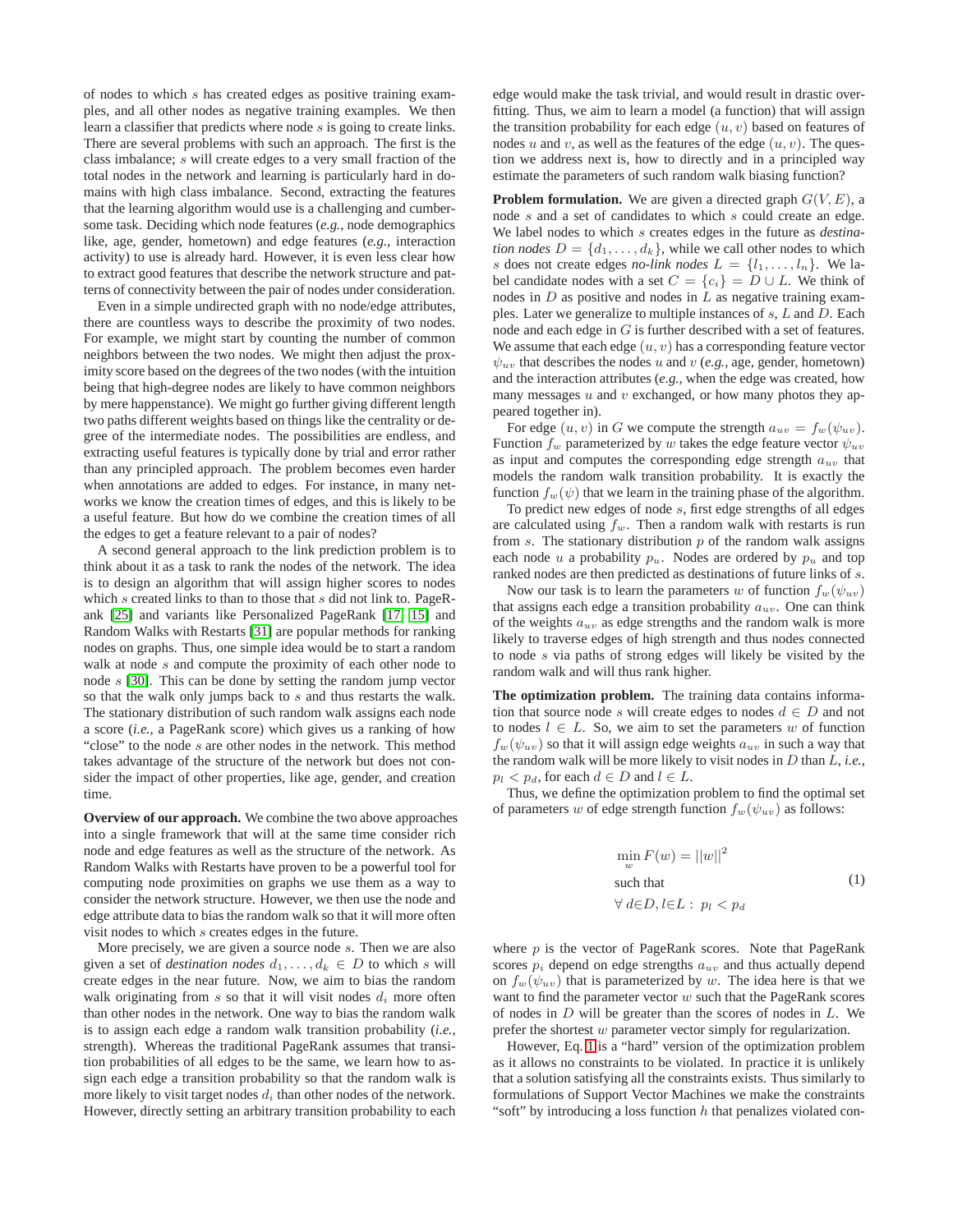straints. The optimization problem now becomes:

<span id="page-3-1"></span>
$$
\min_{w} F(w) = ||w||^2 + \lambda \sum_{d \in D, l \in L} h(p_l - p_d)
$$
 (2)

where  $\lambda$  is the regularization parameter that trades-off between the complexity (*i.e.*, norm of w) for the fit of the model (*i.e.*, how much the constraints can be violated). Moreover,  $h(\cdot)$  is a loss function that assigns a non-negative penalty according to the difference of the scores  $p_l - p_d$ . If  $p_l - p_d < 0$  then  $h(\cdot) = 0$  as  $p_l < p_d$  and the constraint is not violated, while for  $p_l - p_d > 0$ , also  $h(\cdot) > 0$ .

**Solving the optimization problem.** First we need to establish the connection between the parameters  $w$  of the edge strength function  $f_w(\psi_{uv})$  and the random walk scores p. Then we show how to obtain the derivative of the loss function and the random walk scores  $p$  with respect to  $w$  and then perform gradient based optimization method to minimize the loss and find the optimal parameters  $w$ .

Function  $f_w(\psi_{uv})$  combines the attributes  $\psi_{uv}$  and the parameter vector  $w$  to output a non-negative weight  $a_{uv}$  for each edge. We then build the random walk stochastic transition matrix  $Q'$ :

<span id="page-3-4"></span>
$$
Q'_{uv} = \begin{cases} \frac{a_{uv}}{\sum_{w} a_{uw}} & \text{if } (u, v) \in E, \\ 0 & \text{otherwise} \end{cases}
$$
 (3)

To obtain the final random walk transition probability matrix  $Q$ , we also incorporate the restart probability  $\alpha$ , *i.e.*, with probability  $\alpha$  the random walk jumps back to seed node s and thus "restarts":

$$
Q_{uv} = (1 - \alpha)Q'_{uv} + \alpha \mathbf{1}(v = s).
$$

Note that each row of  $Q$  sums to 1 and thus each entry  $Q_{uv}$  defines the conditional probability that a walk will traverse edge  $(u, v)$ given that it is currently at node  $u$ .

The vector  $p$  is the stationary distribution of the Random walk with restarts (also known as Personalized PageRank), and is the solution to the following eigenvector equation:

<span id="page-3-0"></span>
$$
p^T = p^T Q \tag{4}
$$

Equation [4](#page-3-0) establishes the connection between the node PageRank scores  $p_u \in p$ , and parameters w of function  $f_w(\psi_{uv})$  via the random walk transition matrix Q. Our goal now is to minimize Eq. [2](#page-3-1) with respect to the parameter vector  $w$ . We approach this by first deriving the gradient of  $F(w)$  with respect to w, and then use a gradient based optimization method to find w that minimize  $F(w)$ . Note that is non-trivial due to the recursive relation in Eq. [4.](#page-3-0)

First, we introduce a new variable  $\delta_{ld} = p_l - p_d$  and then we can write the derivative:

<span id="page-3-5"></span>
$$
\frac{\partial F(w)}{\partial w} = 2w + \sum_{l,d} \frac{\partial h(p_l - p_d)}{\partial w} \n= 2w + \sum_{l,d} \frac{\partial h(\delta_{ld})}{\partial \delta_{ld}} \left(\frac{\partial p_l}{\partial w} - \frac{\partial p_d}{\partial w}\right)
$$
\n(5)

For commonly used loss functions  $h(\cdot)$  (like, hinge-loss or squared loss), it is simple to compute the derivative  $\frac{\partial h(\delta_{ld})}{\partial \delta_{ld}}$ . However, it is not clear how to compute  $\frac{\partial p_u}{\partial w}$ , the derivative of the score  $p_u$  with respect to the vector w. Next we show how to do this.

Note that  $p$  is the principal eigenvector of matrix  $Q$ . Eq. [4](#page-3-0) can be rewritten as  $p_u = \sum_j p_j Q_{ju}$  and taking the derivative now gives:

<span id="page-3-2"></span>
$$
\frac{\partial p_u}{\partial w} = \sum_j Q_{ju} \frac{\partial p_j}{\partial w} + p_j \frac{\partial Q_{ju}}{\partial w} \tag{6}
$$

Notice that  $p_u$  and  $\frac{\partial p_u}{\partial w}$  are recursively entangled in the equation. However, we can still compute the gradient iteratively [\[4,](#page-9-24) [3\]](#page-9-5). By



<span id="page-3-3"></span>Algorithm 1: Iterative power-iterator like computation PageRank vector *p* and its derivative  $\frac{\partial p_u}{\partial w}$ .

recursively applying the chain rule to Eq. [6](#page-3-2) we can use a powermethod like algorithm to compute the derivative. We repeatedly compute the derivative  $\frac{\partial p_u}{\partial w}$  based on the estimate obtained in the previous iteration. Thus, we first compute  $p$  and then update the estimate of the gradient  $\frac{\partial p_u}{\partial w}$ . We stop the algorithm when both p and  $\frac{\partial p}{\partial w}$  do not change (*i.e.*,  $\varepsilon = 10^{-12}$  in our experiments) between iterations. We arrive at Algorithm [1](#page-3-3) that iteratively computes the eigenvector  $p$  as well as the partial derivatives of  $p$ . Convergence of Algorithm [1](#page-3-3) is similar to those of power-iteration [\[5\]](#page-9-25).

To solve Eq. [4](#page-3-0) we further need to compute  $\frac{\partial Q_{ju}}{\partial w}$  which is the partial derivative of entry  $Q_{ju}$  (Eq. [3\)](#page-3-4). This calculation is straightforward. When  $(j, u) \in E$  we find  $\frac{\partial Q_{ju}}{\partial w} =$ 

$$
(1 - \alpha) \frac{\frac{\partial f_w(\psi_{ju})}{\partial w} \left( \sum_k f_w(\psi_{jk}) \right) - f_w(\psi_{ju}) \left( \sum_k \frac{\partial f_w(\psi_{jk})}{\partial w} \right)}{\left( \sum_k f_w(\psi_{jk}) \right)^2}
$$

and otherwise  $\frac{\partial Q_{ju}}{\partial w} = 0$ . The edge strength function  $f_w(\psi_{uv})$ must be differentiable and so  $\frac{\partial f_w}{\partial w}(\psi_{jk})$  can be easily computed.

This completes the derivation and shows how to evaluate the derivative of  $F(w)$  (Eq. [5\)](#page-3-5). Now we apply a gradient descent based method, like a quasi-Newton method, and directly minimize  $F(w)$ .

**Final remarks.** First we note that our problem is not convex in general, and thus gradient descent methods will not necessarily find the global minimum. In practice we resolve this by using several different starting points to find a good solution.

Second, since we are only interested in the values of  $p$  for nodes in  $C$ , it makes sense to evaluate the loss function at a slightly different point:  $h(p'_l - p'_d)$  where  $p'$  is a normalized version of p such that  $p'_u = \frac{p_u}{\sum_{v \in C} p_v}$ . This adds one more chain rule application to the derivative calculation, but does not change the algorithm. The effect of this is mostly to allow larger values of  $\alpha$  to be used without having to change  $h(\cdot)$  (We omit the tick marks in our notation for the rest of this paper, using  $p$  to refer to the normalized score).

So far we only considered training and estimating the parameter vector  $w$  for predicting the edges of a particular node  $s$ . However, our aim to estimate  $w$  that make good predictions across many different nodes  $s \in S$ . We easily extend the algorithm to multiple source nodes  $s \in S$ , that may even reside in different graphs. We do this by taking the sum of losses over all source nodes s and the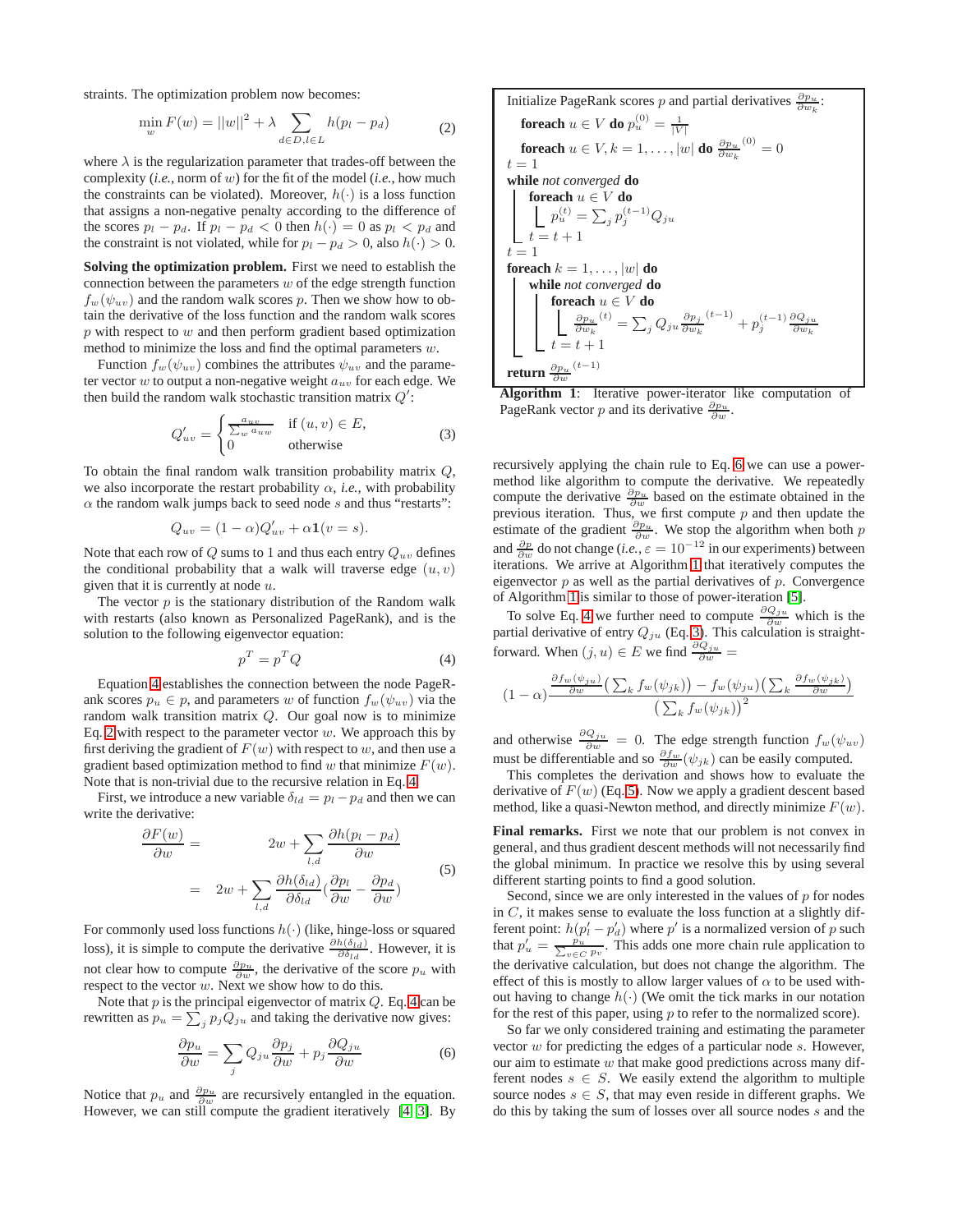corresponding pairs of positive  $D_s$  and negative  $L_s$  training examples. We slightly modify the Eq. [2](#page-3-1) to obtain:

$$
\min_{w} F(w) = ||w||^2 + \lambda \sum_{s \in S} \sum_{d \in D_s, l \in L_s} h(p_l - p_d)
$$

The gradients of each instance  $s \in S$  remain independent, and can thus be computed independently for all instances of  $s$  (Alg. [1\)](#page-3-3). By optimizing parameters  $w$  over many individuals  $s$ , the algorithm is less likely to overfit, which improves the generalization.

As a final implementation note, we point out that gradient descent often makes many small steps which have small impact on the eigenvector and its derivative. A 20% speedup can be achieved by using the solutions from the previous position (in the gradient descent) as initialization for the eigenvector and derivative calculations in Alg. [1.](#page-3-3) Our implementation of Supervised Random Walks uses the L-BFGS algorithm [\[22\]](#page-9-26). Given a function and its partial derivatives, the solver iteratively improves the estimate of  $w$ , converging to a local optima. The exact runtime of the method depends on how many iterations are required for convergence of both the PageRank and derivative computations, as well as of the overall process (quasi-Newton iterations).

# **3. EXPERIMENTS ON SYNTHETIC DATA**

Before experimenting with real data, we examine the soundness and robustness of the proposed algorithm using synthetic data. Our goal here is to generate synthetic graphs, edge features and training data (triples  $(s, D, L)$ ) and then try to recover the original model.

**Synthetic data.** We generate scale-free graphs G on 10,000 nodes by using the Copying model [\[18\]](#page-9-27): Graph starts with three nodes connected in a triad. Remaining nodes arrive one by one, each creating exactly three edges. When a node  $u$  arrives, it adds three edges  $(u, v_i)$ . Existing node  $v_i$  is selected uniformly at random with probability 0.8, and otherwise  $v_i$  is selected with probability proportional to its current degree. For each edge  $(u, v)$  we create two independent Gaussian features with mean 0 and variance 1. We set the edge strength  $a_{uv} = exp(\psi_{uv1} - \psi_{uv2}), i.e., w^* = [1, -1].$ 

For each G, we randomly select one of the oldest 3 nodes of G as the start node,  $s$ . To generate a set of destination  $D$  and no-link nodes L for a given s we use the following approach.

On the graph with edge strengths  $a_{uv}$  we run the random walk  $(\alpha = 0.2)$  starting from s and obtain node PageRank scores  $p^*$ . We use these scores to generate the destinations  $D$  in one of two ways. First is deterministic and selects the top  $K$  nodes according to  $p^*$ to which s is not already connected. Second is probabilistic and selects K nodes, selecting each node u with probability  $p_u^*$ .

Now given the graph G, attributes  $\psi_{uv}$  and targets D our goal is to recover the true edge strength parameter vector  $w^* = [1, -1]$ . To make the task more interesting we also add random noise to all of the attributes, so that  $\psi'_{uvi} = \psi_{uvi} + \mathcal{N}(0, \sigma^2)$ , where  $\mathcal{N}(0, \sigma^2)$ is a Gaussian random variable with mean 0 and variance  $\sigma^2$ .

**Results.** After applying our algorithm, we are interested in two things. First, how well does the model perform in terms of the classification accuracy and second, whether it recovers the edge strength function parameters  $w^* = [1, -1]$ . In the deterministic case of creating  $D$  and with 0 noise added, we hope that the algorithm is able achieve near perfect classification. As the noise increases, we expect the performance to drop, but even then, we hope that the recovered values of  $\hat{w}$  will be close to true  $w^*$ .



**Figure 1: Experiments on synthetic data. Deterministic** D**.**

<span id="page-4-0"></span>

<span id="page-4-1"></span>**Figure 2: Experiments on synthetic data. Probabilistic** D**.**

In running the experiment we generated 100 synthetic graphs. We used 50 of them for training the weights  $w$ , and report results on the other 50. We compute Area under the ROC curve (AUC) of each of 50 test graphs, and report the mean (AUC of 1.0 means perfect classification, while random guessing scores 0.5).

Figures [1](#page-4-0) and [2](#page-4-1) show the results. We plot the performance of the model that ignores edge weights (red), the model with true weights  $w^*$  (green) and a model with learned weights  $\hat{w}$  (blue).

For the deterministically generated  $D$  (Fig. [1\)](#page-4-0), the performance is perfect in the absence of any noise. This is good news as it demonstrates that our training procedure is able to recover the correct parameters. As the noise increases, the performance slowly drops. When the noise reaches  $\sigma^2 \approx 1.5$ , using the true parameters  $w^*$  (green) actually becomes worse than simply ignoring them (red). Moreover, our algorithm learns the true parameters  $[+1, -1]$ almost perfectly in the noise-free case, and decreases their magnitude as the noise level increases. This matches the intuition that, as more and more noise is added, the signal in the edge attributes becomes weaker and weaker relatively to the signal in the graph structure. Thus, with more noise, the parameter values  $w$  decrease as they are given less and less credence.

In the probabilistic case (Fig. [2\)](#page-4-1), we see that our algorithm does better (statistically significant at  $p = 0.01$ ) than the model with true parameters  $w^*$ , regardless of the presence or absence of noise. Even though the data was generated using parameters  $w^* = [+1, -1]$ , these values are not optimal and our model gets better AUC by finding different (smaller) values. Again, as we add noise, the overall performance slowly drops, but still does much better than the baseline method of ignoring edge strengths (red), and continues to do better than the model that uses true parameter values  $w^*$  (green).

We also note that regardless of where we initialize the parameter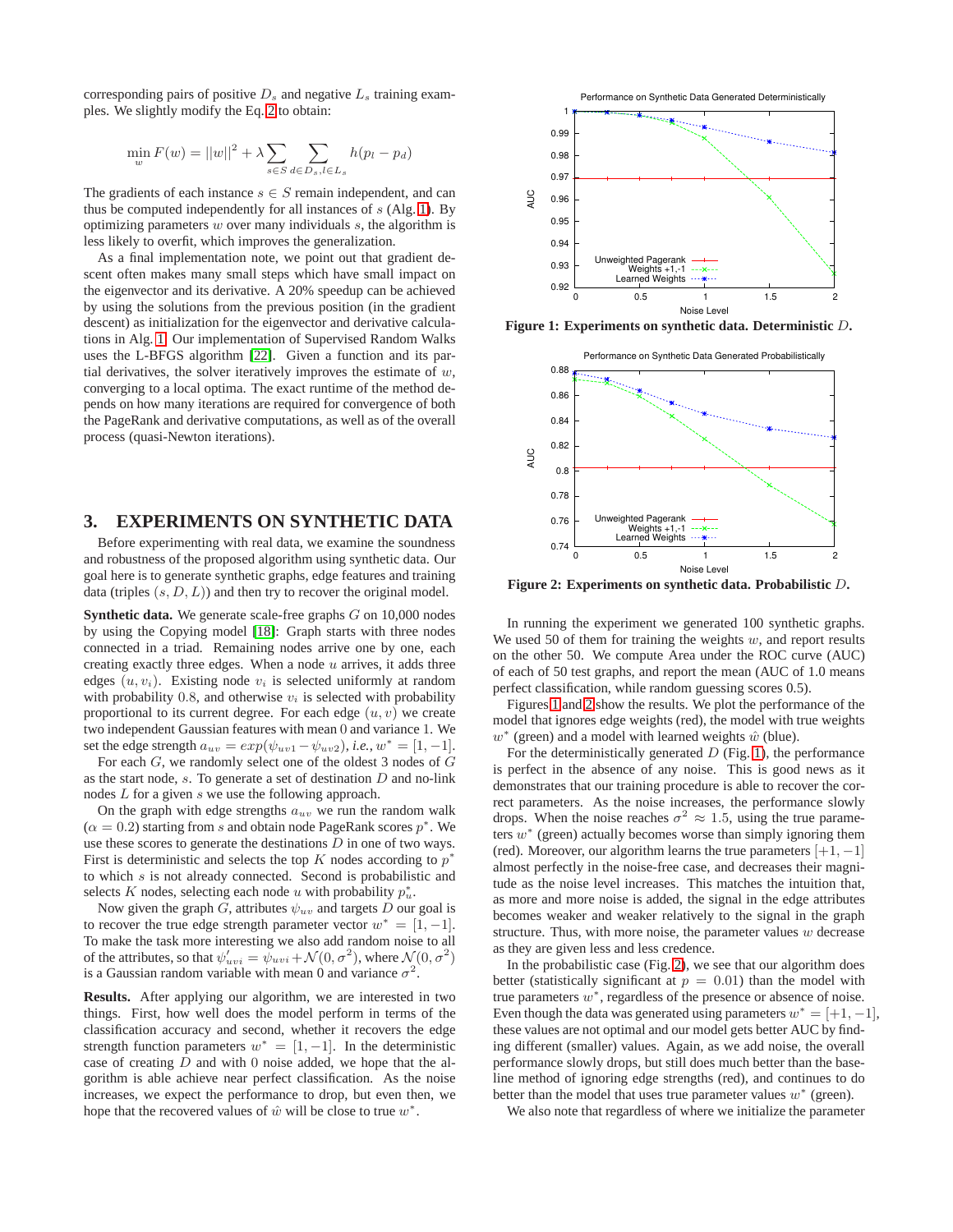

**Figure 3: Probability of a new link as a function of the number of mutual friends.**

<span id="page-5-2"></span>

<span id="page-5-0"></span>**Figure 4: Facebook Iceland: Hop distance between a pair of nodes just before they become friends. Distance x=-1 denotes nodes that were in separate components, while x=2 (friends of friends) is order of magnitude higher than next highest point.**

vector w before starting gradient descent, it always converges to the same solution. Having thus validated our algorithm on synthetic data, we now move on to predicting links in real social networks.

# <span id="page-5-3"></span>**4. EXPERIMENTAL SETUP**

For experiments on real data we consider four real physics coauthorship networks and a complete Facebook network of Iceland.

Generally we focus on predicting links to nodes that are 2-hops from the seed node s. We do this for two reasons. First, in online social networks more than half of all edges at the time of creation close a triangle, *i.e.*, a person connects to a friend of a friend [\[19\]](#page-9-2). For instance, Figure [4](#page-5-0) shows that 92% of all edges created on Facebook Iceland close a path of length two, *i.e.*, a triangle. Second, this also makes the Supervised Random Walks run faster as graphs get smaller. Given that some Facebook users have degrees in the thousands, it is not practical to incorporate them (a user may have as many as a hundred million nodes at 3 hops).

**Co-authorship networks.** First we consider the co-authorship networks from arXiv e-print archive [\[12\]](#page-9-28) where we have a time-stamped list of all papers with author names and titles submitted to arXiv during 1992 and 2002. We consider co-authorship networks from four different areas of physics: Astro-physics (Astro-Ph), Condensed Matter (Cond-Mat), High energy physics theory (Hep-th) and High energy physics phenomenology (Hep-ph). For each of the networks we proceed as follows. For every node  $u$  we compute the total number of co-authors at the end of the dataset (*i.e.*, net-

|          | N       | F.      | S     | D    |       | D/C   |
|----------|---------|---------|-------|------|-------|-------|
| Astro-Ph | 19.144  | 198.110 | 1.123 | 18.0 | 775.6 | 0.023 |
| Cond-Mat | 23,608  | 94.492  | 140   | 9.1  | 335.5 | 0.027 |
| Hep-Ph   | 12.527  | 118.515 | 340   | 29.2 | 345.3 | 0.084 |
| $Hep-Th$ | 10,700  | 25.997  | 55    | 6.3  | 110.5 | 0.057 |
| Facebook | 174.000 | 29M     | 200   | 43.6 | 1987  | 0.022 |

<span id="page-5-1"></span>**Table 1: Dataset statistics.** N, E**: number of nodes and edges** in the full network,  $S$ **:** number of sources,  $\overline{C}$ **:** avg. number of candidates per source,  $\bar{D}$ : avg. number of destination nodes.

work degree)  $k_u$  and let  $t_u$  be the time when u created it's  $k_u/2$ -th edge. Then we define  $m<sub>u</sub>$  to be the number of co-authorship links that u created after time  $t<sub>u</sub>$  and that at the time of creation spanned 2-hops (*i.e.*, closed a triangle). We attempt to make predictions only for "active" authors, where we define a node  $u$  to be active if  $k_u \geq K$  and  $m_u \geq \Delta$ . In this work, we set  $K = 10$  and  $\Delta = 5$ . For every source node s that is above this threshold, we extract the network at time  $t_s$  and try to predict the  $d_s$  new edges that  $s$  creates in the time after  $t_s$ . Table [1](#page-5-1) gives dataset statistics.

For every edge  $(i, j)$  of the network around the source node u at time  $t<sub>u</sub>$  we generate the following six features:

- Number of papers *i* written before  $t_u$ <br>• Number of papers *i* written before  $t_u$
- Number of papers j written before  $t_u$
- Number of papers  $i$  and  $j$  co-authored<br>• Cosine similarity between the titles of t
- Cosine similarity between the titles of papers written by  $i$  and titles of  $j$ 's papers
- Time since  $\overline{i}$  and  $j$  last co-authored a paper.<br>• The number of common friends between  $i$
- The number of common friends between  $j$  and  $s$ .

**The Facebook network.** Our second set of data comes from the Facebook online social network. We first selected Iceland since it has high Facebook penetration, but relatively few edges pointing to users in other countries. We generated our data based on the state of the Facebook graph on November 1, 2009. The destination nodes D from a node s are those that s became friends with between November 1 2009 and January 13 2010. The Iceland graph contains more than 174 thousand people, or 55% of the country's population. The average user had 168 friends, and during the period Nov 1 – Jan 23, an average person added 26 new friends.

From these users, we randomly selected 200 as the nodes s. Again, we only selected "active" nodes, this time with the criteria  $|D| > 20$ . As Figure [3](#page-5-2) shows, individuals without many mutual friends are exceedingly unlikely to become friends. As the Facebook graph contains users whose 2-hop neighborhood have several million nodes we can prune such graphs and speed-up the computations without loosing much on prediction performance. Since we know that individuals with only a few mutual friends are unlikely to form friendships, and our goal is to predict the most likely friendships, we remove all individuals with less than 4 mutual friends with practically no loss in performance. As demonstrated in Figure [3,](#page-5-2) if a user creates an edge, then the probability that she links to a node with whom she has less than 4 friends is about 0.1%.).

We annotated each edge of the Facebook network with seven features. For each edge  $(i, j)$ , we created:

- Edge age:  $(T-t)^{-\beta}$ , where T is the time cutoff Nov. 1, and  $t$  is the edge creation time. We create three features like this with  $\beta = \{0.1, 0.3, 0.5\}.$
- Edge initiator: Individual making the friend request is encoded as  $+1$  or  $-1$ .
- Communication and observation features. They represent the probability of communication and profile observation in a one week period.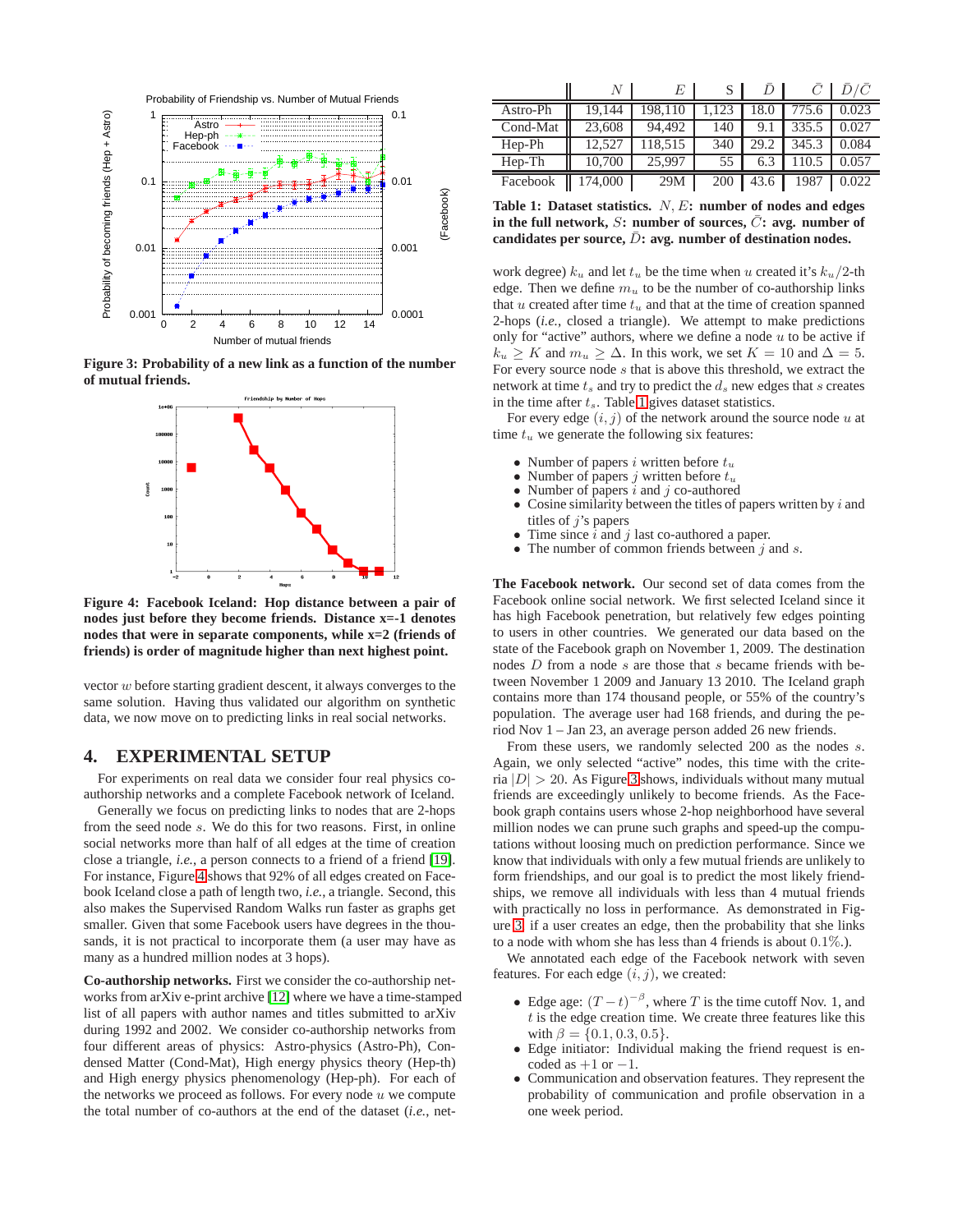• The number of common friends between  $j$  and  $s$ .

All features in all datasets are re-scaled to have mean 0 and standard deviation 1. We also add a constant feature with value 1.

**Evaluation methodology.** For each dataset, we assign half of the nodes s into training and half into test set. We use the training set to train the algorithm (*i.e.*, estimate w). We evaluate the method on the test set, considering two performance metrics: the Area under the ROC curve (AUC) and the Precision at Top 20 (Prec@20), *i.e.*, how many of top 20 nodes suggested by our algorithm actually receive links from s. This measure is particularly appropriate in the context of link-recommendation where we present a user with a set of friendship suggestions and aim that most of them are correct.

## **5. EXPERIMENTS ON REAL DATA**

Next we describe the results of on five real datasets: four coauthorship networks and the Facebook network of Iceland.

#### **5.1 General considerations**

First we evaluate several aspects of our algorithm: (A) the choice of the loss function, (B) the choice of the edge strength function  $f_w(\cdot)$ , (C) the choice of random walk restart (jump) parameter  $\alpha$ , and (D) choice of regularization parameter  $\lambda$ . We also consider the extension where we learn a separate edge weight vector depending on the type of the edge, *i.e.*, whether an edge touches s or any of the candidate nodes  $c \in C$ .

**(A) Choice of the loss function.** As is the case with most machine learning algorithms, the choice of loss function plays an important role. Ideally we would like to optimize the loss function  $h(\cdot)$  which directly corresponds to our evaluation metric (*i.e.*, AUC or Precision at top  $k$ ). However, as such loss functions are not continuous and not differentiable and so it is not clear how to optimize over them. Instead, we experiment with three common loss functions:

• Squared loss with margin *b*:

$$
h(x) = \max\{x+b,0\}^2
$$

• Huber loss with margin b and window  $z > b$ :

$$
h(x) = \begin{cases} 0 & \text{if } x \le -b, \\ (x+b)^2/(2z) & \text{if } -b < x \le z - b, \\ (x+b) - z/2 & \text{if } x > z - b \end{cases}
$$
 (7)

• Wilcoxon-Mann-Whitney (WMW) loss with width b (Proposed to be used when one aims to maximize AUC [\[32\]](#page-9-29)):

$$
h(x) = \frac{1}{1 + exp(-x/b)}
$$

Each of these loss functions is differentiable and needs to be evaluated for all pairs of nodes  $d \in D$  and  $l \in L$  (see Eq. [2\)](#page-3-1). Performing this naively takes approximately  $O(c^2)$  where  $c = |D \cup L|$ . However, we next show that the first two loss functions have the advantage that they can be computed in  $O(c \log c)$ . For example, we rewrite the squared loss as:

$$
\sum_{d,l} h(p_l - p_d) = \sum_{l, d: p_l + b > p_d} (p_l - p_d + b)^2
$$
  
= 
$$
\sum_{l} \sum_{d: p_l + b > p_d} (p_l + b)^2 - 2(p_l + b)p_d + p_d^2
$$
  
= 
$$
\sum_{l} |\{d: p_l + b > p_d\}| (p_l + b)^2
$$
  
-2(p\_l + b) 
$$
\sum_{d: p_l + b > p_d} p_d + \sum_{d: p_l + b > p_d} p_d^2
$$



<span id="page-6-0"></span>**Figure 5: Impact of random walk restart parameter** α**.**

Once we have the lists  $\{p_l\}$  and  $\{p_d\}$  sorted, we can iterate over the list  $\{p_l\}$  in reverse order. As we do this, we can incrementally update the two terms which sum over  $d$  above. The Huber loss can as well be quickly evaluated using a similar calculation.

Computation of the WMW loss is more expensive, as there is no way to go around the summation over all pairs. Evaluating WMW loss thus takes time  $O(|D| \cdot |L|)$ . In our case,  $|D|$  is typically relatively small, and so the computation is not a significant part of total runtime. However, the primary advantage of it is that it performs slightly better. Indeed, in the limit as  $b$  goes to 0, it reflects AUC, as it measures the number of inversions in the ordering [\[32\]](#page-9-29).

In our experiments we notice that while the gradient descent achieves significant reduction in the value of the loss for all three loss functions, this only translates to improved AUC and Prec@20 for the WMW loss. In fact, the model trained with the squared or the Huber loss does not perform much better than the baseline we obtain through unweighted PageRank. Consequently, we use the WMW loss function for the remainder of this work.

**(B) Choice of edge strength function**  $f_w(\psi_{uv})$ **. The edge strength** function  $f_w(\psi_{uv})$  must be non-negative and differentiable. While more complex functions are certainly possible, we experiment with two functions. In both cases, we start by taking the inner product of the weight vector w and the feature vector  $\psi_{uv}$  of an edge  $(u, v)$ . This yields a single scalar value, which may be negative. To transform this into the desired domain, we apply either an exponential or logistic function:

- Exponential edge strength:  $a_{uv} = \exp(\psi_{uv} \cdot w)$
- Logistic edge strength:  $a_{uv} = (1 + \exp(-\psi_{uv} \cdot w))^{-1}$

Our experiments show that the choice of the edge strength function does not seem to make a significant impact on performance. There is slight evidence from our experiments that the logistic function performs better One problem that can occur with the exponential version is underflow and overflow of double precision floating point numbers. As the performance seems quite comparable, we recommend the use of the logistic to avoid this potential pitfall.

**(C) Choice of**  $\alpha$ . To get a handle on the impact of random walk restart parameter  $\alpha$ , it is useful to think of the extreme cases, for unweighted graphs. When  $\alpha = 0$ , the PageRank of a node in an undirected graph is simply its degree. On the other hand, when  $\alpha$  approaches 1, the score will be exactly proportional to the "Random-Random" model [\[19\]](#page-9-2) which simply makes two random hops from s, as random walks of length greater than 2 become increasingly unlikely, and hence the normalized eigenvector scores become the same as the Random-Random scores [\[19\]](#page-9-2). When we add the notion of edge strengths, these properties remain. Intuitively,  $\alpha$  controls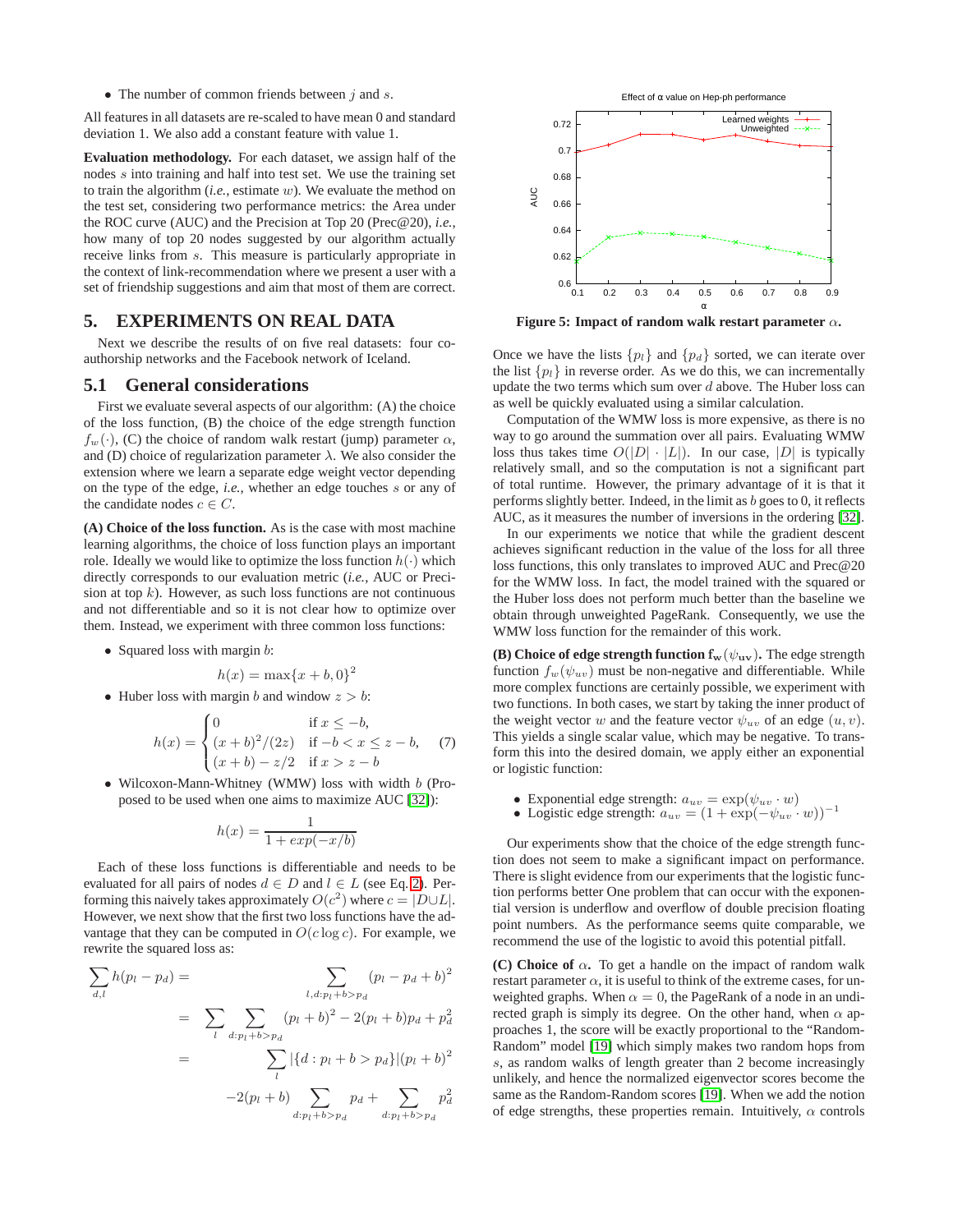for how "far" the walk wanders from seed node s before it restarts and jumps back to s. High values of  $\alpha$  give very short and local random walks, while low values allow the walk to go farther away.

When evaluating on real data we observe that  $\alpha$  plays an important role in the simple unweighted case when we ignore the edge strengths, but as we give the algorithm more power to assign different strengths to edges, the role of  $\alpha$  diminishes, and we see no significant difference in performance for a broad range of choices  $\alpha$ . Figure [5](#page-6-0) illustrates this; in the unweighted case *(i.e.*, ignoring edge strengths)  $\alpha = 0.3$  performs best, while in the weighted case a broad range from 0.3 to 0.7 seem to do about equally well.

**(D) Regularization parameter**  $\lambda$ . Empirically we find that overfitting is not an issue in our model as the number of parameters  $w$ is relatively small. Setting  $\lambda = 1$  gives best performance.

**Extension: Edge types.** The Supervised Random Walks framework we have presented so far captures the idea that some edges are stronger than others. However, it doesn't allow for different types of edges. For instance, it might be that an edge  $(u, v)$  between  $s$ 's friends  $u$  and  $v$  should be treated differently than the edge  $(s, u)$  between s and u. Our model can easily capture this idea by declaring different edges to be of different types, and learning a different set of feature weights  $w$  for each edge type. We can take the same approach to learning each of these weights, computing partial derivatives with respect to each one weight. The price for this is potential overfitting and slower runtime.

In our experiments, we find that dividing the edges up into multiple types provides significant benefit. Given a seed node s we label the edges according to the hop-distance from s of their endpoints, *e.g.*, edges  $(s, u)$  are of type  $(0, 1)$ , edges  $(u, v)$  are either of type  $(1,1)$  (if both u and v link to s) or  $(1,2)$  (if v does not link to s). Since the nodes are at distance 0, 1, or 2 from s, there are 6 possible edge types:  $(0,1)$ ,  $(1,0)$ ,  $(1,1)$ ,  $(1,2)$ ,  $(2,1)$  and  $(2,2)$ . While learning six sets of more parameters  $w$  increases the runtime, using multiple edge types gives a significant increase in performance.

**Extension: Social capital.** Before moving on to the experimental results, we also briefly examine somewhat counterintuitive behavior of the Random Walk with Restarts. Consider a graph in Figure [6](#page-7-0) with the seed node s. There are two nodes which s could form a new connection to  $v_1$  and  $v_2$ . These two are symmetric except for the fact that the two paths connecting  $s$  to  $v_1$  are connected themselves. Now we ask, is s more likely to link to  $v_1$  or to  $v_2$ ?

Building on the theory of embeddedness and social capital [\[10\]](#page-9-30) one would postulate that s is more likely to link to  $v_1$  than to  $v_2$ . However, the result of an edge  $(u_1, u_2)$  is that when  $\alpha > 0$ ,  $v_2$ ends up with a higher PageRank score than  $v_1$ . This is somewhat counterintuitive, as  $v_1$  somehow seems "more connected" to s than  $v_2$ . Can we remedy this in a natural way?

One solution could be that carefully setting  $\alpha$  resolves the issue. However, there is no value of  $\alpha > 0$  which will make the score of  $v_1$  higher than  $v_2$  and changing to other simple teleporting schemes (such as a random jump to a random node) does not help either. However, a simple correction that works is to add the number of friends a node  $w$  has in common with  $s$ , and use this as an additional feature  $\gamma$  on each edge  $(u, w)$ . If we apply this to the graph shown in Figure [6,](#page-7-0) and set the weight along each edge to  $1 + \gamma$ , then the PageRank score  $p_{v_1}$  of node  $v_1$  is 1.9 greater than of  $v_2$  (as opposed to 0.1 smaller as in Fig [6\)](#page-7-0).

In practice, we find that introducing this additional feature  $\gamma$ helps on the Facebook graph. In Facebook, connection  $(u_1, u_2)$ increases the probability of a link forming to  $v_1$  by about 50%. In the co-authorship networks, the presence of  $(u_1, u_2)$  actually decreases the link formation probability by 37%. Such behavior of



**Figure 6: Stationary random walk distribution with**  $\alpha = 0.15$ **.** 

<span id="page-7-0"></span>

<span id="page-7-1"></span>**Figure 7: Performance of Supervised Random Walks as a function of the number of steps of parameter estimation procedure.**

co-authorship networks can be explained by the argument that long range weak ties help in access to new information [\[14\]](#page-9-31) (*i.e.*, s is more likely to link to  $v_2$  than  $v_1$  of Fig [6\)](#page-7-0). Having two independent paths is a stronger connection in the co-authorship graph, as this indicates that s has written papers with two people, on two different occasions, and both of these people have written with the target  $v$ , also on two different occasions. Thus, there must be at least four papers between these four people when the edge  $(u_1, u_2)$  is absent, and there may be as few as two when it is present. Note this is exactly the opposite to the social capital argument [\[10\]](#page-9-30), which postulates that individuals who are well embedded in a network or a community have higher trust and get more support and information. This is interesting as it shows that Facebook is about social contacts, norms, trying to fit in and be well embedded in a circle of friends, while co-authorship networks are about access to information and establishing long-range weak ties.

#### **5.2 Experiments on real data**

Next we evaluate the predictive performance of Supervised Random Walks (SRW) on real datasets. We examine the performance of the parameter estimation and then compare Supervised Random Walks to other link-prediction methods.

Parameter estimation. Figure [7](#page-7-1) shows the results of gradient descent on the Facebook dataset. At iteration 0, we start with unweighted random walks, by setting  $w = 0$ . Using L-BFGS we perform gradient descent on the WMW loss. Notice the strong correlation between AUC and WMW loss, *i.e.*, as the value of the loss decreases, AUC increases. We also note that the method basically converges in only about 25 iterations.

**Comparison to other methods.** Next we compare the predictive performance of Supervised Random Walks (SRW) to a number of simple unsupervised baselines, along with two supervised machine learning methods. All results are evaluated by creating two inde-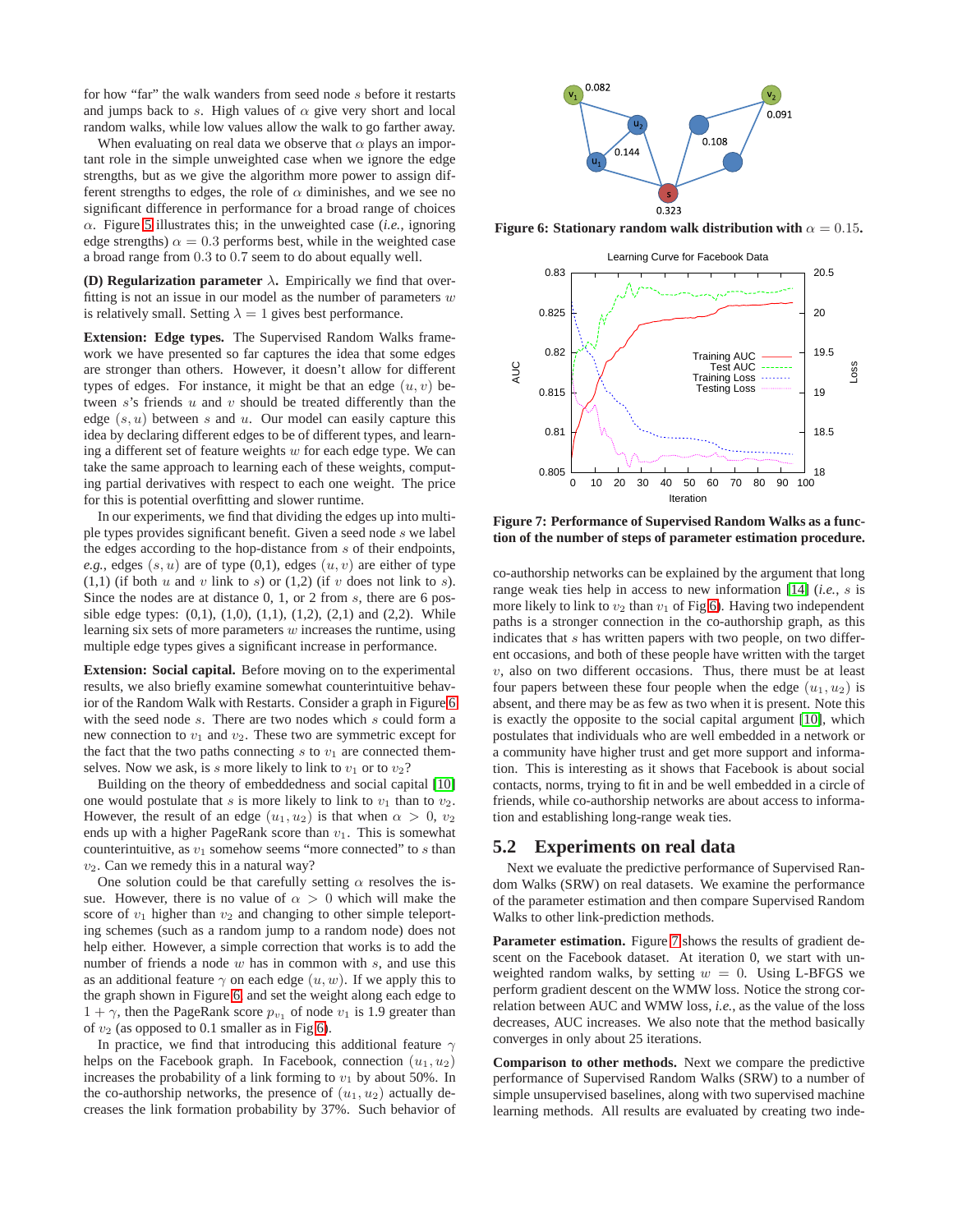| Learning Method          | <b>AUC</b> | Prec@20 |  |
|--------------------------|------------|---------|--|
| Random Walk with Restart | 0.63831    | 3.41    |  |
| Adamic-Adar              | 0.60570    | 3.13    |  |
| Common Friends           | 0.59370    | 3.11    |  |
| Degree                   | 0.56522    | 3.05    |  |
| DT: Node features        | 0.60961    | 3.54    |  |
| DT: Network features     | 0.59302    | 3.69    |  |
| DT: Node+Network         | 0.63711    | 3.95    |  |
| DT: Path features        | 0.56213    | 1.72    |  |
| DT: All features         | 0.61820    | 3.77    |  |
| LR: Node features        | 0.64754    | 3.19    |  |
| LR: Network features     | 0.58732    | 3.27    |  |
| LR: Node+Network         | 0.64644    | 3.81    |  |
| LR: Path features        | 0.67237    | 2.78    |  |
| LR: All features         | 0.67426    | 3.82    |  |
| SRW: one edge type       | 0.69996    | 4.24    |  |
| SRW: multiple edge types | 0.71238    | 4.25    |  |

**Table 2: Hep-Ph co-authorship network. DT: decision tree, LR: logistic regression, and SRW: Supervised Random Walks.**

<span id="page-8-1"></span>

| Learning Method          | <b>AUC</b> | Prec@20 |  |
|--------------------------|------------|---------|--|
| Random Walk with Restart | 0.81725    | 6.80    |  |
| Adamic-Adar              | 0.81586    | 7.35    |  |
| Common Friends           | 0.80054    | 7.35    |  |
| Degree                   | 0.58535    | 3.25    |  |
| DT: Node features        | 0.59248    | 2.38    |  |
| DT: Network features     | 0.76979    | 5.38    |  |
| DT: Node+Network         | 0.76217    | 5.86    |  |
| DT: Path features        | 0.62836    | 2.46    |  |
| DT: All features         | 0.72986    | 5.34    |  |
| LR: Node features        | 0.54134    | 1.38    |  |
| LR: Network features     | 0.80560    | 7.56    |  |
| LR: Node+Network         | 0.80280    | 7.56    |  |
| LR: Path features        | 0.51418    | 0.74    |  |
| LR: All features         | 0.81681    | 7.52    |  |
| SRW: one edge type       | 0.82502    | 6.87    |  |
| SRW: multiple edge types | 0.82799    | 7.57    |  |

<span id="page-8-2"></span>**Table 3: Results for the Facebook dataset.**

pendent datasets, one for training and one for testing. Each performance value is the average over all of the graphs in the test set.

Figure [8](#page-8-0) shows the ROC curve for Astro-Ph dataset, comparing our method to an unweighted random walk. Note that much of the improvement in the curve comes in the area near the origin, corresponding to the nodes with the highest predicted values. This is the area that we most care about, *i.e.*, since we can only display/recommend about 20 potential target nodes to a Facebook user we want the top of the ranking to be particularly good (and do not care about errors towards the bottom of the ranking).

We compare the Supervised Random Walks to unsupervised linkprediction methods: plain Random Walk with Restarts, Adamic-Adar score [\[1\]](#page-9-11), number of common friends, and node degree. For supervised machine learning methods we experiments with decision trees and logistic regression and group the features used for training them into three groups:

- Network features: unweighted random walk scores, Adamic-Adar score, number of common friends, and degrees of nodes s and the potential target  $c \in C$
- Node features: average of the edge features for those edges incident to the nodes s and  $c \in C$ , as described in Section [4](#page-5-3)
- Path features: averaged edge features over all paths between seed s and the potential destination  $c$ .

| <b>Dataset</b>         | <b>AUC</b> | Prec@20 |            |      |
|------------------------|------------|---------|------------|------|
|                        | <b>SRW</b> | LR      | <b>SRW</b> | LR   |
| Co-authorship Astro-Ph | 0.70548    | 0.67639 | 2.55       | 2.15 |
| Co-authorship Cond-Mat | 0.74173    | 0.71672 | 2.54       | 2.61 |
| Co-authorship Hep-Ph   | 0.71238    | 0.67426 | 4.18       | 3.82 |
| Co-authorship Hep-Th   | 0.72505    | 0.69428 | 2.59       | 2.61 |
| Facebook (Iceland)     | 0.82799    | 0.81681 | 7.57       | 7.52 |

<span id="page-8-3"></span>**Table 4: Results for all datasets. We compare favorably to logistic features as run on all features. Our Supervised Random Walks (SRW) perform significantly better than the baseline in all cases on ROC area. The variance is too high on the Top20 metric, and the two methods are statistically tied on this metric.**



<span id="page-8-0"></span>**Figure 8: ROC curve of Astro-Ph test data.**

Tables [2](#page-8-1) and [3](#page-8-2) compare the results of various methods on the Hep-Ph co-authorship and Facebook networks. In general, we note very performance of Supervised Random Walks (SRW): AUC is in the range 0.7–0.8 and precision at top 20 is between 4.2–7.6. We consider this surprisingly good performance. For example, in case of Facebook this means that out of 20 friendships we recommend nearly 40% of them realize in near future.

Overall, Supervised Random Walks (SRW) give a significant improvement over the unweighted Random Walk with Restarts (RWR). SRW also gives gains over other techniques such as logistic regression which combine features. For example, in co-authorship network (Tab. [2\)](#page-8-1) we note that unsupervised RWR outperforms decision trees and slightly trails logistic regression in terms of AUC and Prec@20. Supervised Random Walks outperform all methods. In terms of AUC we get 6% and in terms of Prec@20 near 12% relative improvement. In Facebook (Tab. [3\)](#page-8-2), Random Walk with Restarts already gives near-optimal AUC, while Supervised Random Walks still obtain 11% relative improvement in Prec@20.

It is important to note that, in addition to outperforming the other methods, Supervised Random Walks do so without the tedious process of feature extraction. There are many network features relating pairs of unconnected nodes (Adamic-Adar was the best out of the dozens examined in [\[21\]](#page-9-4), for example). Instead, we need only select the set of node and edge attributes, and Supervised Random Walks take care of determining how to combine them with the network structure to make predictions.

Last, Table [4](#page-8-3) compares the performance of top two methods: Supervised Random Walks and logistic regression. We note that Supervised Random Walks compare favorably to logistic regression. As logistic regression requires state of the art network feature extraction and Supervised Random Walks outperforms it out of the box and without any ad hoc feature engineering.

When we examine the weights assigned, we find that for Facebook the largest weights are those which are related to time. This